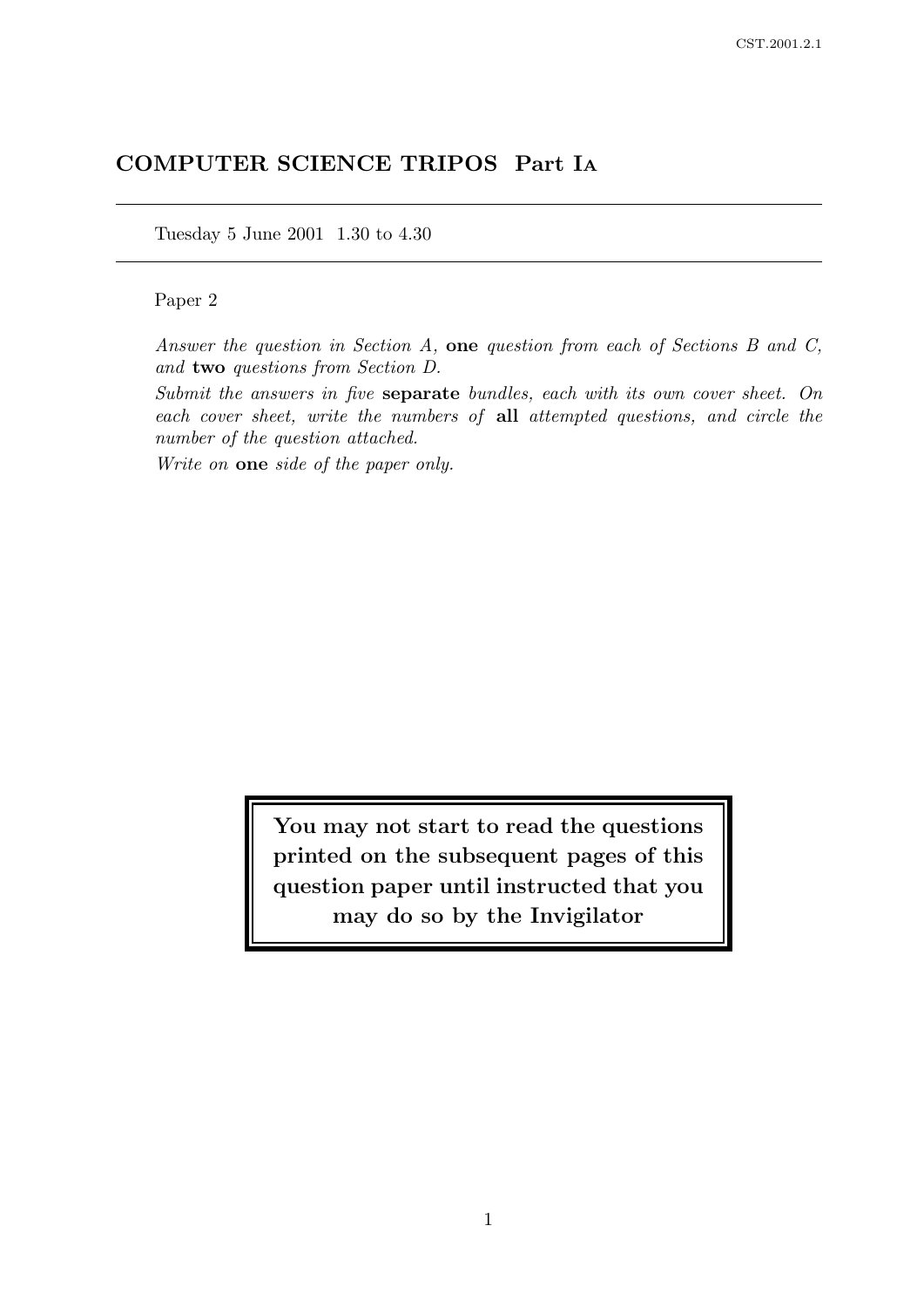## SECTION A

## 1 Multi-part question

Answer all five parts.

- (a) "The ML type system ensures that every program does what it is supposed to do." Write three sentences, each either supporting or refuting this statement. [4 marks]
- (b) A lot of large software projects fail. Many companies described Y2K bug fixing as a substantial project. Why then did the expected chaos not materialise in January 2000? [4 marks]
- (c) Describe the software engineering principles of loop design. Illustrate your answer using the example of a loop that reverses the order of the first N elements of the array  $A$ .  $[4 \text{ marks}]$
- (d) Draw a picture of a deterministic finite automaton with set of input symbols  ${a, b}$  whose language of accepted strings consists of all strings containing an odd number of occurrences of the symbol  $a$ . [4 marks]
- (e) Bluetooth is a radio technology where tiny nodes replace lengths of wire or cable between items of equipment with little or no modification to the design of the equipment. Sketch a block diagram of a typical node and write three sentences describing three of the main blocks. [4 marks]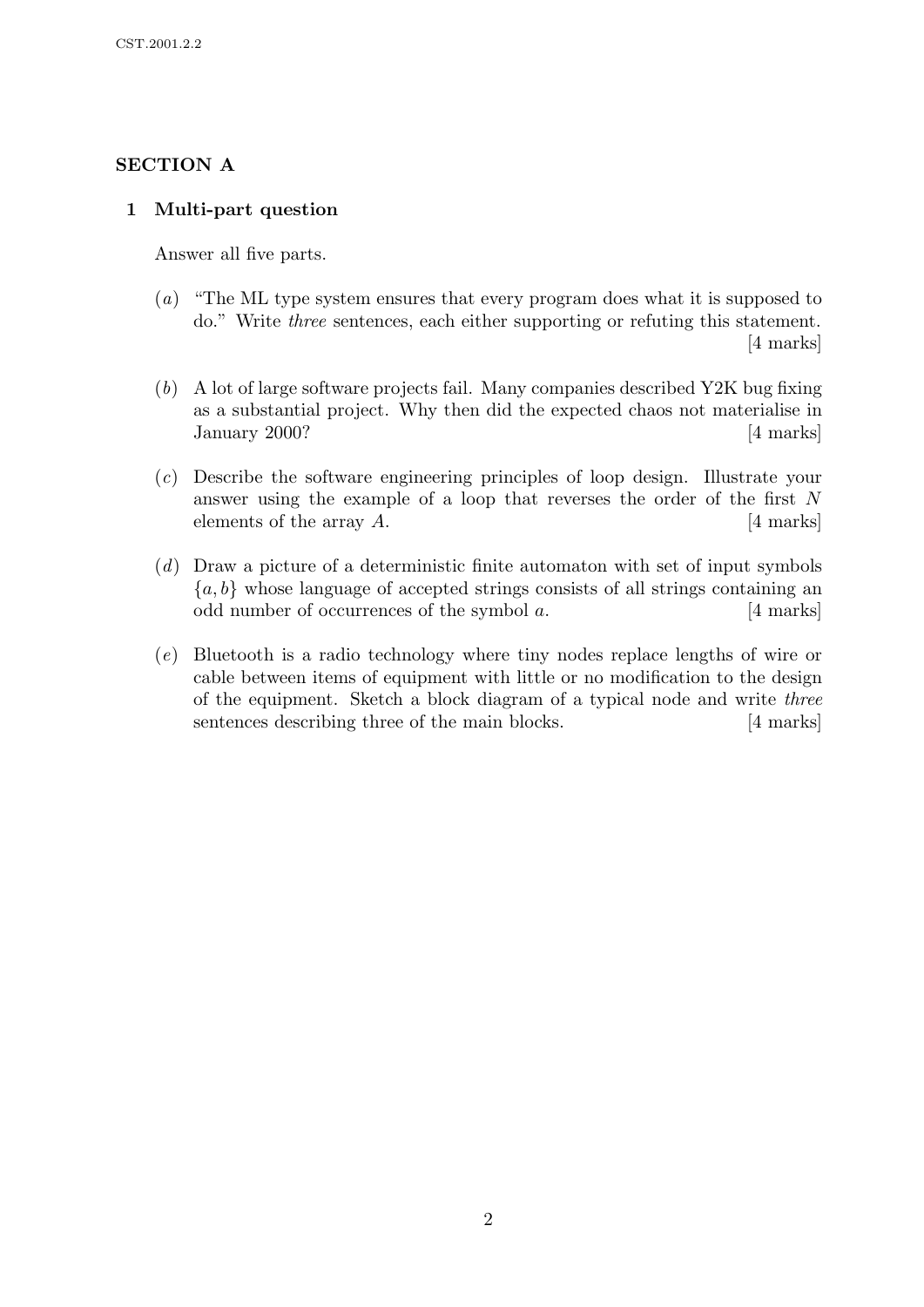### SECTION B

#### 2 Digital Electronics

A resource is managed by a system that allocates it to at most one of four requesters for one cycle at a time. The resource is allocated in a "round robin" fashion, so that for example if requester 2 last had the resource, requester 3 has highest priority to acquire it, followed by, in order, requesters 0, 1 and 2. If no one requests the resource it is not allocated, but the system still remembers who last had the resource.

| $(a)$ Define input and output variables for the system. | [3 marks] |
|---------------------------------------------------------|-----------|
| $(b)$ Describe state variables for the system.          | [3 marks] |

- $(c)$  Provide equations for the state control and outputs. [10 marks]
- (d) Find a minimal sum of products expression for one of the outputs. [4 marks]

### 3 Digital Electronics

Consider two numbers  $X$  and  $Y$ , each represented by n boolean variables  $x_{n-1}x_{n-2}...x_0$  and  $y_{n-1}y_{n-2}...y_0$  in the usual way so that for example  $X = \sum_{i=0}^{n-1} 2^i x_i.$ 

- (a) Design a full adder to find  $Z = X + Y$  in the case where  $n = 2$ . If each gate has a delay  $\tau$ , how quickly is the result of the addition available after the inputs are presented? [5 marks]
- (b) Estimate a rough upper bound on the number of gates required to build a full adder in combinational logic when  $n = 4$ . [3 marks]
- (c) Describe two techniques for building adders which reduce gate count.

[7 marks]

(d) Design a full multiplier to find  $W = X \times Y$  for the case where  $n = 2$ . [5 marks]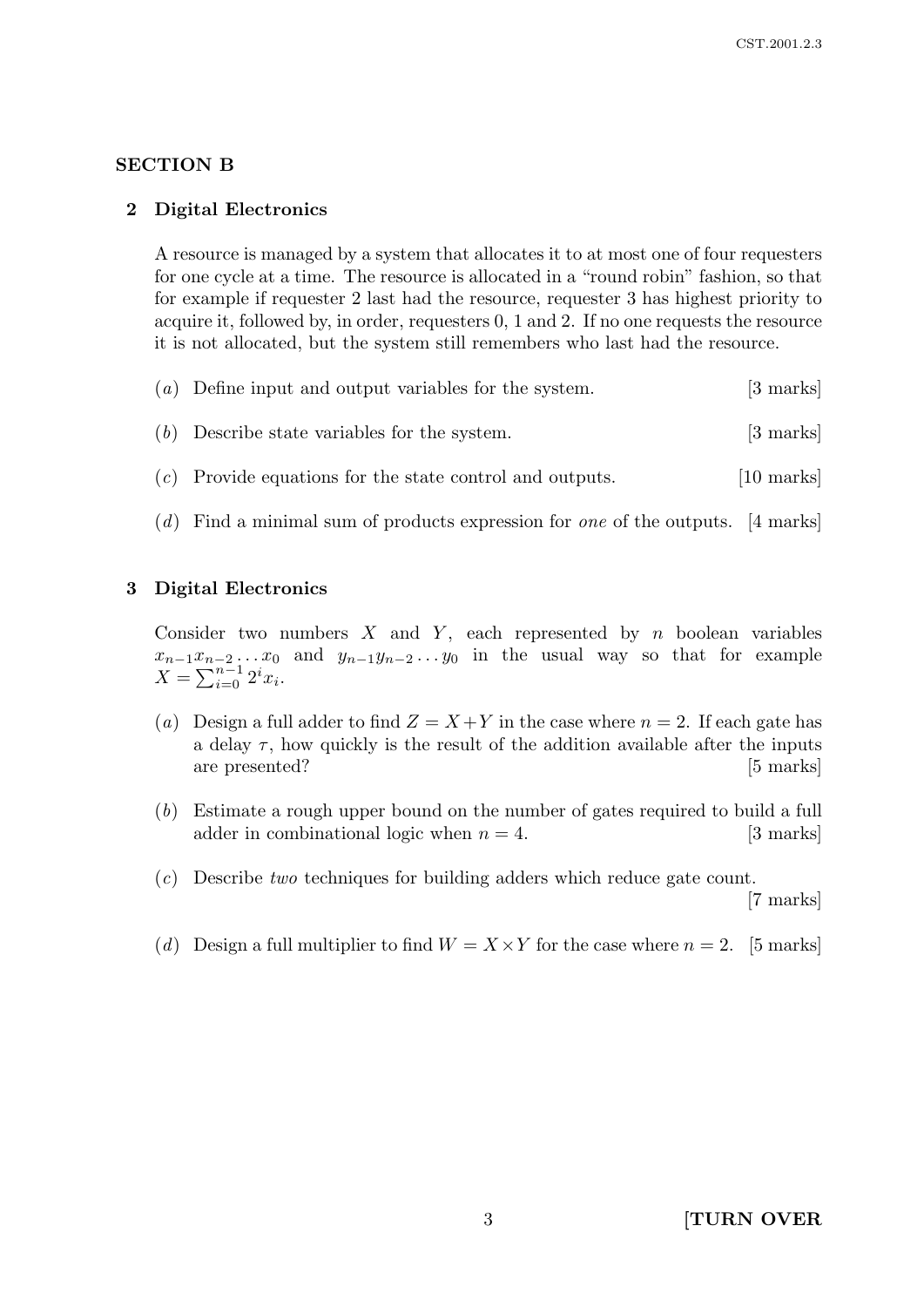## SECTION C

### 4 Probability

(a) Solve the following inhomogeneous difference equation:

 $u_n = 2(u_{n-1} + 3)$  given that  $u_1 = 0$ 

It may be assumed that  $n \geqslant 1$ . [5 marks]

A hardware device generates streams of ternary digits. Within a stream, each digit is equiprobably 0, 1 or 2. A stream ends as soon as each digit has been seen at least once. A stream may be as short as three digits (for example 201) but is usually rather longer (for example 1110102).

 $(b)$  Clearly there are three ways in which the first k digits of a stream may all be the same. What is the probability that the first  $k$  digits are all the same?

[1 mark]

- (c) By using the difference equation above, or otherwise, determine the number of ways in which the first k digits of a stream could comprise exactly two of the three available digits. [5 marks]
- (d) What is the probability that the first k digits comprise exactly two of the three available digits? [1 mark]
- (e) For  $r \geq 2$ , what is the probability that a stream is r digits long? [3 marks]
- (f) What is the expected length of a stream?  $[5 \text{ marks}]$

Hint: It may be useful to note that

$$
\sum_{r=1}^{\infty} rx^{r-1} = \frac{1}{(1-x)^2} \quad \text{if} \quad 0 \leq x < 1
$$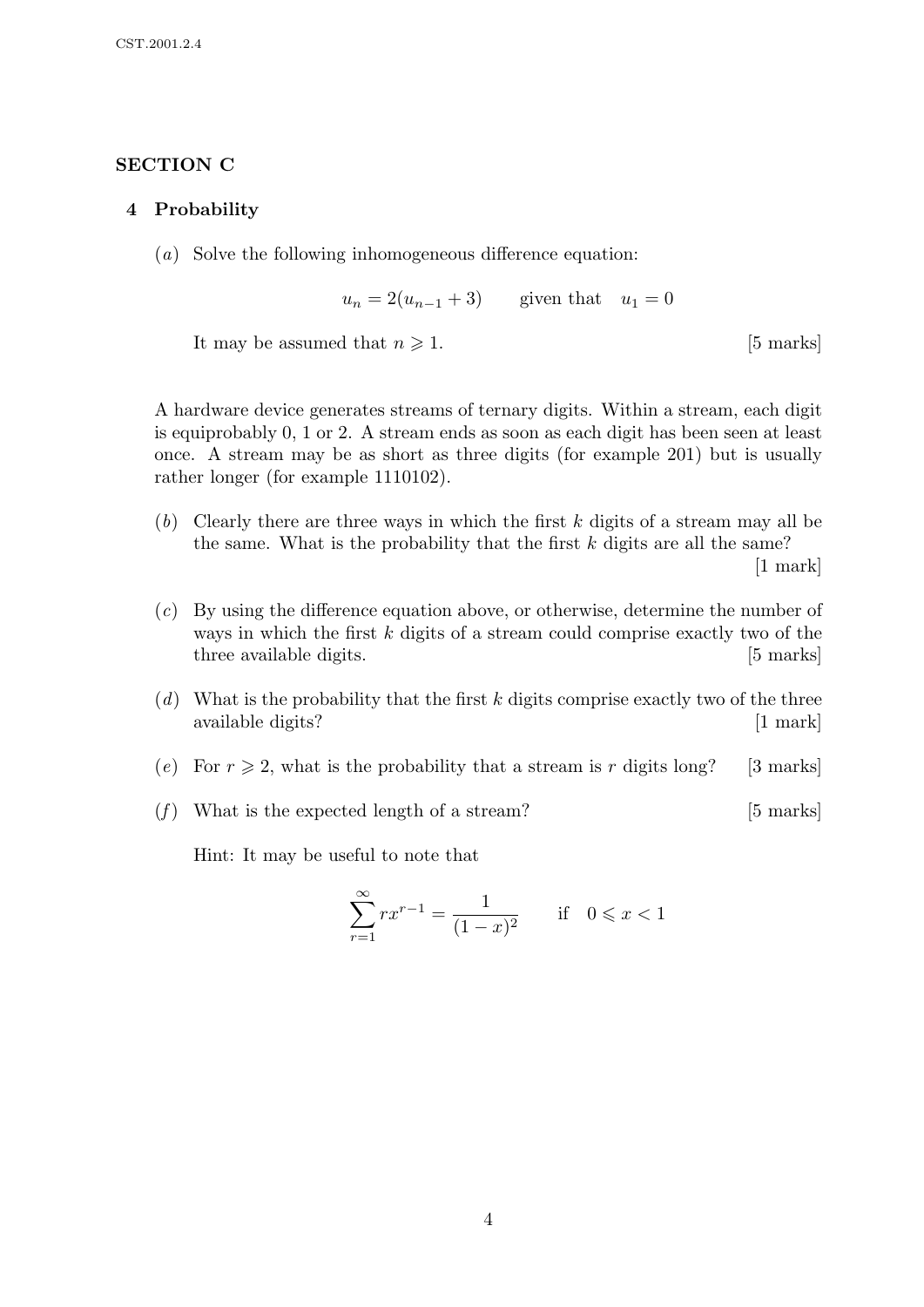## 5 Probability

Candidates for a certain first-year University Examination offer four subjects. At their first meeting the Examiners agree that, within each subject, they will sort the candidates into descending order of marks and those ranked in the top third will be awarded informal Firsts for that subject.

To save effort, the Examiners agree to mark each subject simply by throwing a fair die once for each candidate and awarding the outcome, a mark in the range 1 to 6. They reason, correctly, that 5 should be the threshold mark for a First since approximately one-third of the candidates are likely to score 5 or 6.

Noting that 5 is the threshold mark for a First in an individual subject and that each candidate offers four subjects, the Examiners agree further that 20 marks  $(4 \times 5)$  should be the threshold mark for a First overall in the Examination. They reason, incorrectly, that using 20 as the threshold about one-third of the candidates will gain Firsts overall.

When they meet after the Examination, the Examiners are astonished to discover that, using a threshold of 20 marks, considerably fewer than one-third of the candidates gain Firsts.

- (a) Assuming that dice throws are independent, what is the probability that a candidate obtains 20 or more marks overall? [12 marks]
- (b) To what value should the Examiners lower the threshold mark for a First overall to ensure that approximately one-third of the candidates gain Firsts? [5 marks]
- (c) What is the probability that a candidate obtains or exceeds this lower threshold? [1 mark]
- (d) Suppose the candidates were assessed more conventionally (on perceived ability) but still awarded integer marks in the range 1 to 6 for each subject. Suppose further that the threshold mark of 5 for a First again results in about one-third of the candidates in any individual subject being awarded a First. Discuss whether it would be reasonable now for the Examiners to assume that an overall threshold of 20 would lead to approximately one-third of the candidates gaining Firsts overall. [2 marks]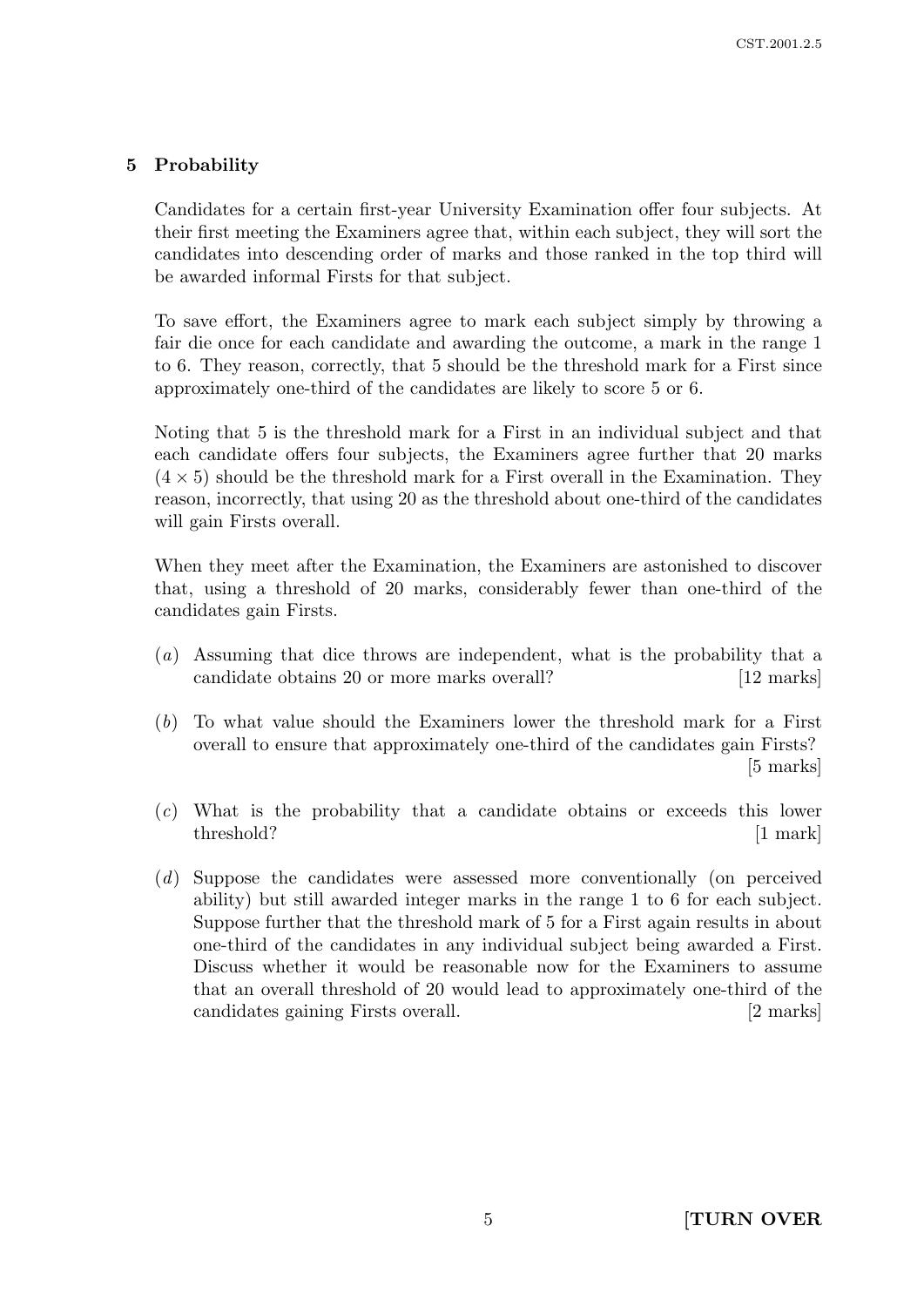## SECTION D

## 6 Professional Practice and Ethics

- (a) What kinds of law can be used in protecting intellectual property? [6 marks]
- (b) What problems are faced with each of these kinds of law in protecting software as a kind of intellectual property (i.e. creating proprietary software)?

[4 marks]

- (c) What is the ethical justification for protection of software as a kind of intellectual property? [3 marks]
- $(d)$  What arguments are used to oppose this justification? [3 marks]
- (e) What alternative is there to proprietary software? [2 marks]
- $(f)$  How could computer professionals support themselves without proprietary software? [2 marks]

### 7 Regular Languages and Finite Automata

- (a) Suppose that L is a language over a finite alphabet  $\Sigma$  with the property that for each number  $\ell \geq 1$  there is some string w in L with  $length(w) \geq \ell$  such that no matter how w is split up into three pieces  $w = u_1vu_2$  with  $length(u_1v) \leq \ell$ and  $length(v) \geq 1$ , there is some  $n \geq 0$  for which  $u_1v^nu_2$  is not in L. Prove that  $L$  cannot be a regular language.  $[12 \text{ marks}]$
- (b) State, with justification, whether each of the following languages over  $\Sigma = \{a, b\}$  is regular.
	- (*i*)  $L_1 = \{ww \mid w \in \Sigma^*\}$ [5 marks]
	- (*ii*)  $L_2 = \{wvw \mid v, w \in \Sigma^*\}$ [3 marks]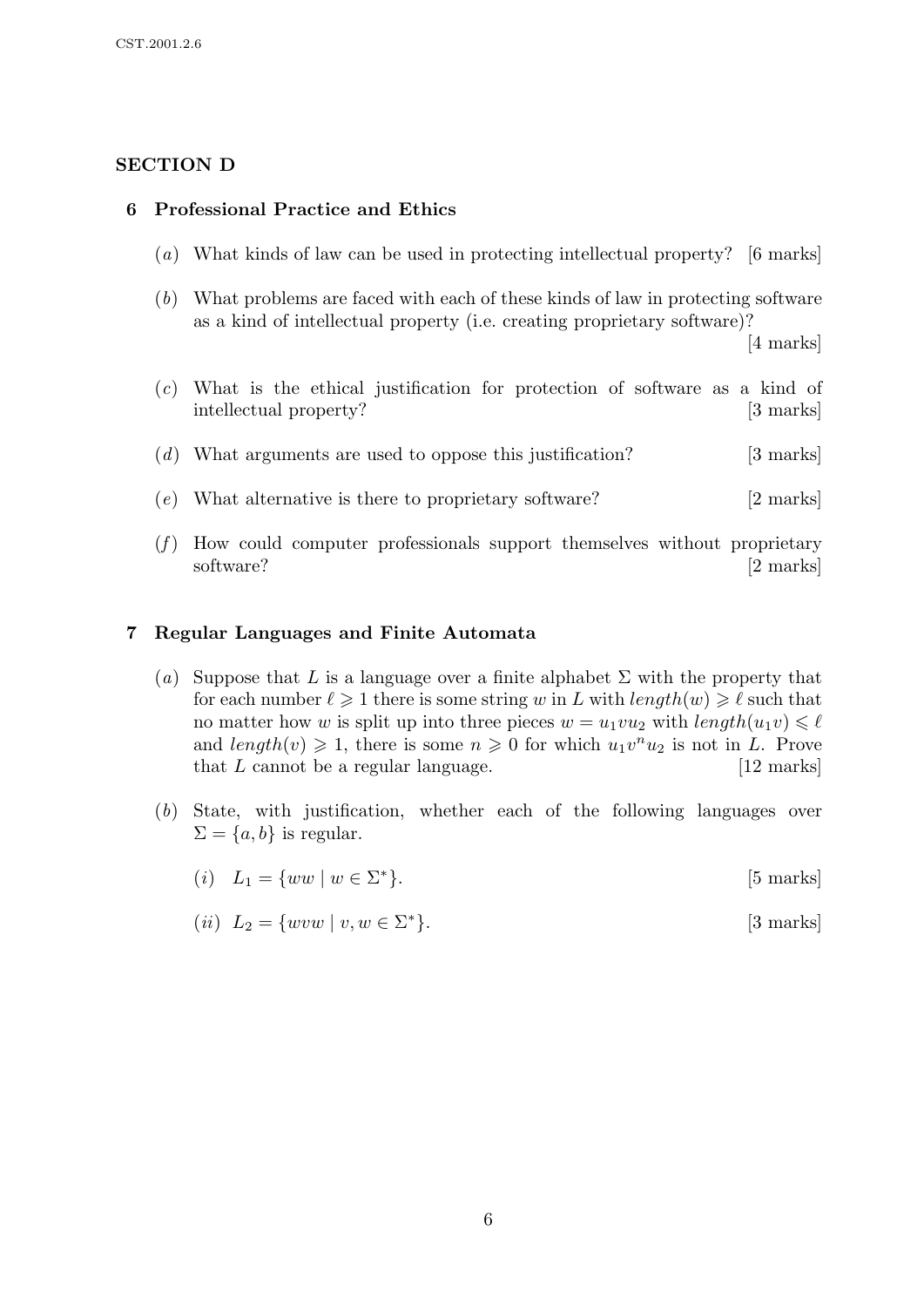### 8 Software Engineering I

- (a) State the advantages and disadvantages of the evolutionary model of software development. [8 marks]
- (b) Is it more, or less, suitable than the waterfall model for safety-critical projects? Justify your answer. [8 marks]
- (c) If you were managing the evolution of a safety-critical product, what special steps would you take for risk reduction or due diligence reasons? [4 marks]

### 9 Software Engineering II

- (a) Describe, with examples, how the choice of programming language, programming tools and libraries can affect the reliability of the software developed using them. [5 marks]
- (b) Consider the following pair of ML function declarations:

fun takew  $p$   $[] = []$ | takew  $p(x::xs) = if p x then x :: taken p xs else []$ ; fun dropw  $p$   $[] = []$ | dropw p  $(x::xs) = if p x then dropw p xs else x::xs;$ 

Prove (takew  $p$  xs)  $Q$  (dropw  $p$  xs) = xs using induction. (Assume that function **p** always terminates.) [8 marks]

- (c) You have been asked to specify some banking software. A bank account has a balance and an overdraft limit, subject to the constraints limit  $\geq 0$  and  $balance + limit \geq 0.$ 
	- $(i)$  Write a Z schema to specify the state of a bank account. [2 marks]
	- (ii) Write a Z schema for the operation to withdraw a given positive *amount* from the account. [5 marks]